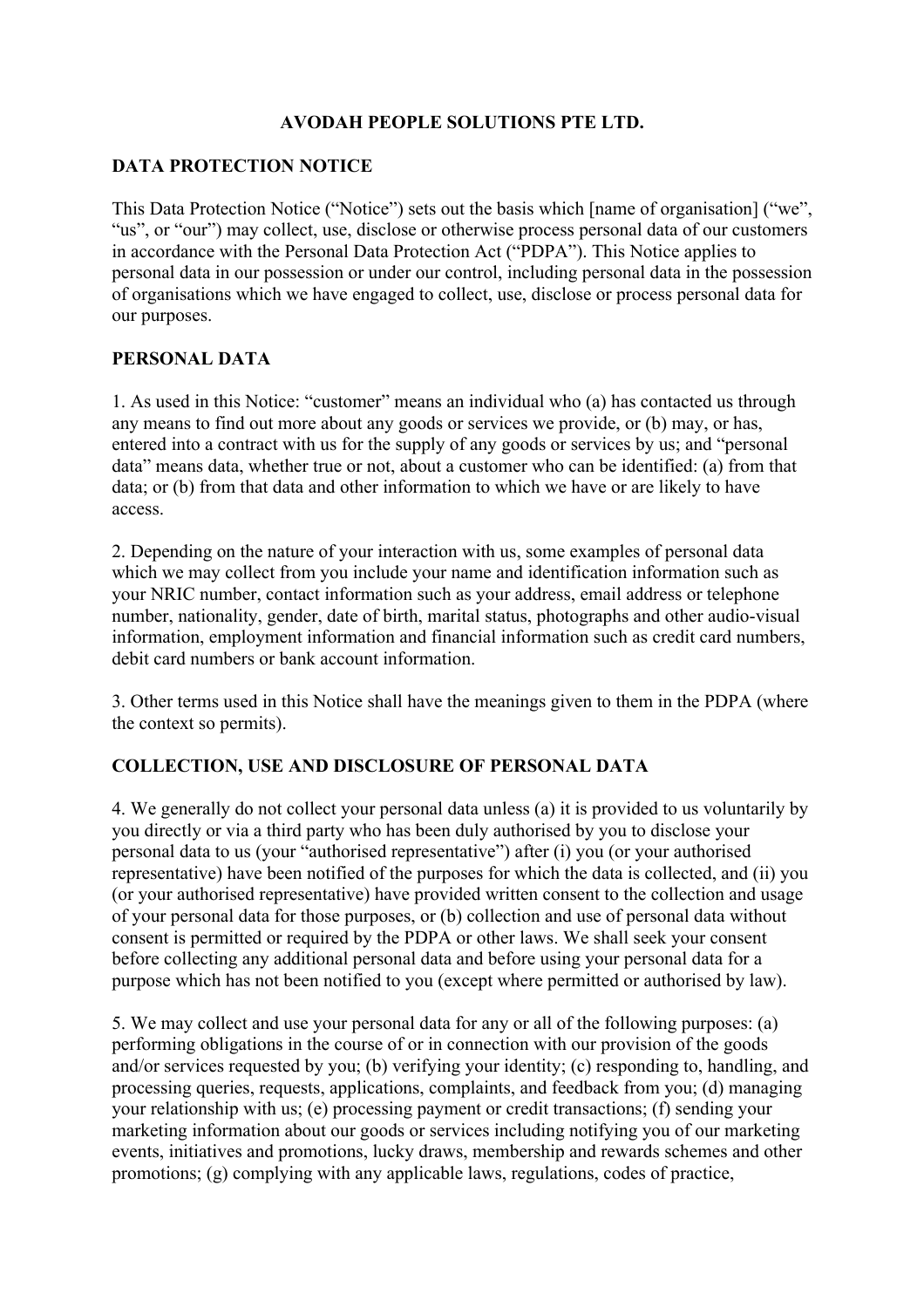guidelines, or rules, or to assist in law enforcement and investigations conducted by any governmental and/or regulatory authority; (h) any other purposes for which you have provided the information; (i) transmitting to any unaffiliated third parties including our third party service providers and agents, and relevant governmental and/or regulatory authorities, whether in Singapore or abroad, for the aforementioned purposes; and (j) any other incidental business purposes related to or in connection with the above.

6. We may disclose your personal data: (a) where such disclosure is required for performing obligations in the course of or in connection with our provision of the goods or services requested by you; or (b) to third party service providers, agents and other organisations we have engaged to perform any of the functions listed in clause 5 above for us.

7. The purposes listed in the above clauses may continue to apply even in situations where your relationship with us (for example, pursuant to a contract) has been terminated or altered in any way, for a reasonable period thereafter (including, where applicable, a period to enable us to enforce our rights under any contract with you).

# **WITHDRAWING YOUR CONSENT**

8. The consent that you provide for the collection, use and disclosure of your personal data will remain valid until such time it is being withdrawn by you in writing. You may withdraw consent and request us to stop using and/or disclosing your personal data for any or all of the purposes listed above by submitting your request in writing or via email to our Data Protection Officer at the contact details provided below.

9. Upon receipt of your written request to withdraw your consent, we may require reasonable time (depending on the complexity of the request and its impact on our relationship with you) for your request to be processed and for us to notify you of the consequences of us acceding to the same, including any legal consequences which may affect your rights and liabilities to us. In general, we shall seek to process your request within ten (10) business days of receiving it.

10. Whilst we respect your decision to withdraw your consent, please note that depending on the nature and scope of your request, we may not be in a position to continue providing our goods or services to you and we shall, in such circumstances, notify you before completing the processing of your request. Should you decide to cancel your withdrawal of consent, please inform us in writing in the manner described in clause 8 above.

11. Please note that withdrawing consent does not affect our right to continue to collect, use and disclose personal data where such collection, use and disclose without consent is permitted or required under applicable laws.

### **ACCESS TO AND CORRECTION OF PERSONAL DATA**

12. If you wish to make (a) an access request for access to a copy of the personal data which we hold about you or information about the ways in which we use or disclose your personal data, or (b) a correction request to correct or update any of your personal data which we hold about you, you may submit your request in writing or via email to our Data Protection Officer at the contact details provided below.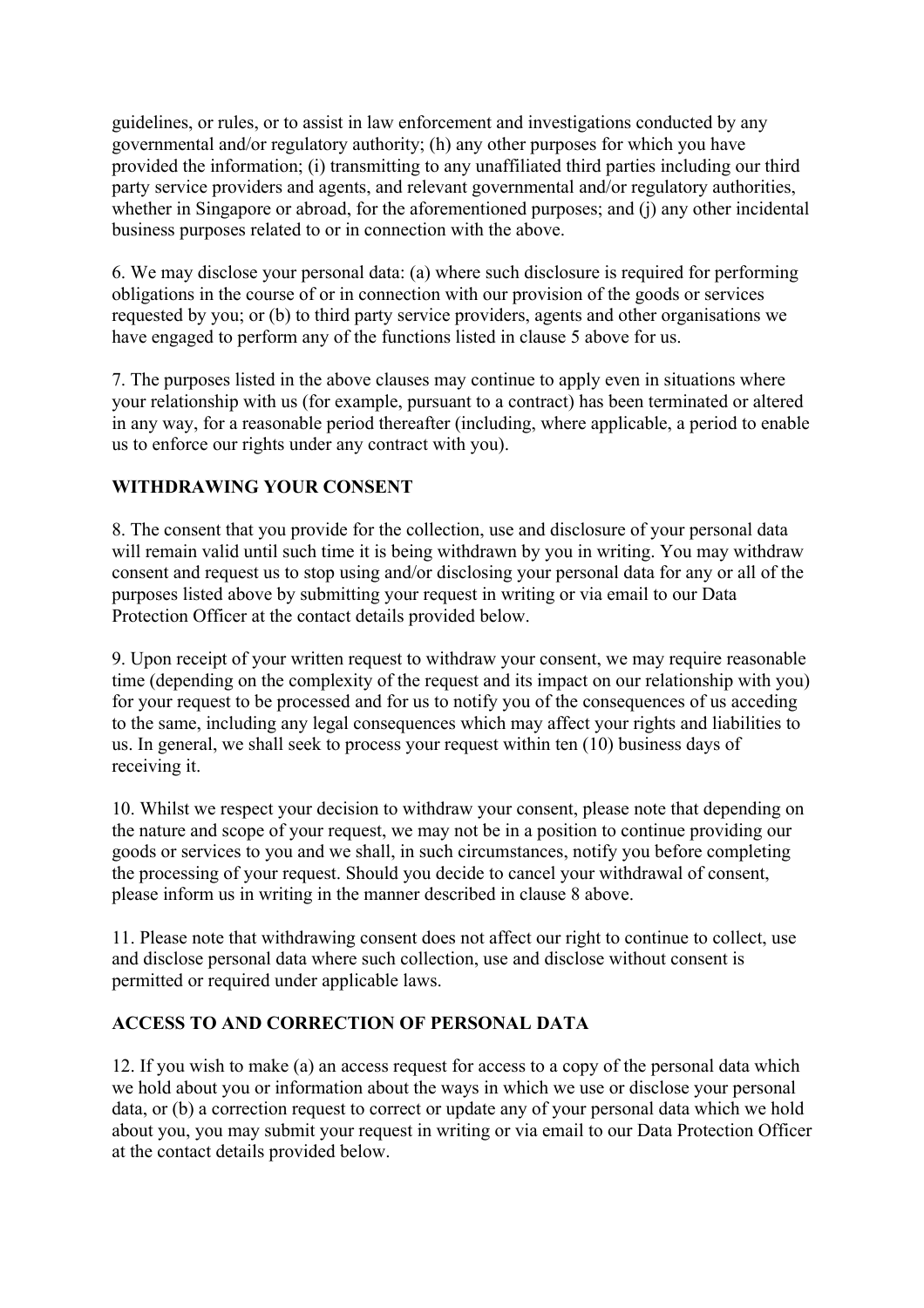13. Please note that a reasonable fee may be charged for an access request. If so, we will inform you of the fee before processing your request.

14. We will respond to your request as soon as reasonably possible. Should we not be able to respond to your request within thirty (30) days after receiving your request, we will inform you in writing within thirty (30) days of the time by which we will be able to respond to your request. If we are unable to provide you with any personal data or to make a correction requested by you, we shall generally inform you of the reasons why we are unable to do so (except where we are not required to do so under the PDPA).

# **PROTECTION OF PERSONAL DATA**

15. To safeguard your personal data from unauthorised access, collection, use, disclosure, copying, modification, disposal or similar risks, we have introduced appropriate administrative, physical and technical measures such as up-to-date antivirus protection, encryption and the use of privacy filters to secure all storage and transmission of personal data by us, and disclosing personal data both internally and to our authorised third party service providers and agents only on a need-to-know basis.

16. You should be aware, however, that no method of transmission over the Internet or method of electronic storage is completely secure. While security cannot be guaranteed, we strive to protect the security of your information and are constantly reviewing and enhancing our information security measures.

### **ACCURACY OF PERSONAL DATA**

17. We generally rely on personal data provided by you (or your authorised representative). In order to ensure that your personal data is current, complete and accurate, please update us if there are changes to your personal data by informing our Data Protection Officer in writing or via email at the contact details provided below.

### **RETENTION OF PERSONAL DATA**

18. We may retain your personal data for as long as it is necessary to fulfil the purpose for which it was collected, or as required or permitted by applicable laws

19. We will cease to retain your personal data, or remove the means by which the data can be associated with you, as soon as it is reasonable to assume that such retention no longer serves the purpose for which the personal data was collected, and is no longer necessary for legal or business purposes.

### **TRANSFERS OF PERSONAL DATA OUTSIDE OF SINGAPORE**

20. We generally do not transfer your personal data to countries outside of Singapore. However, if we do so, we will obtain your consent for the transfer to be made and we will take steps to ensure that your personal data continues to receive a standard of protection that is at least comparable to that provided under the PDPA.